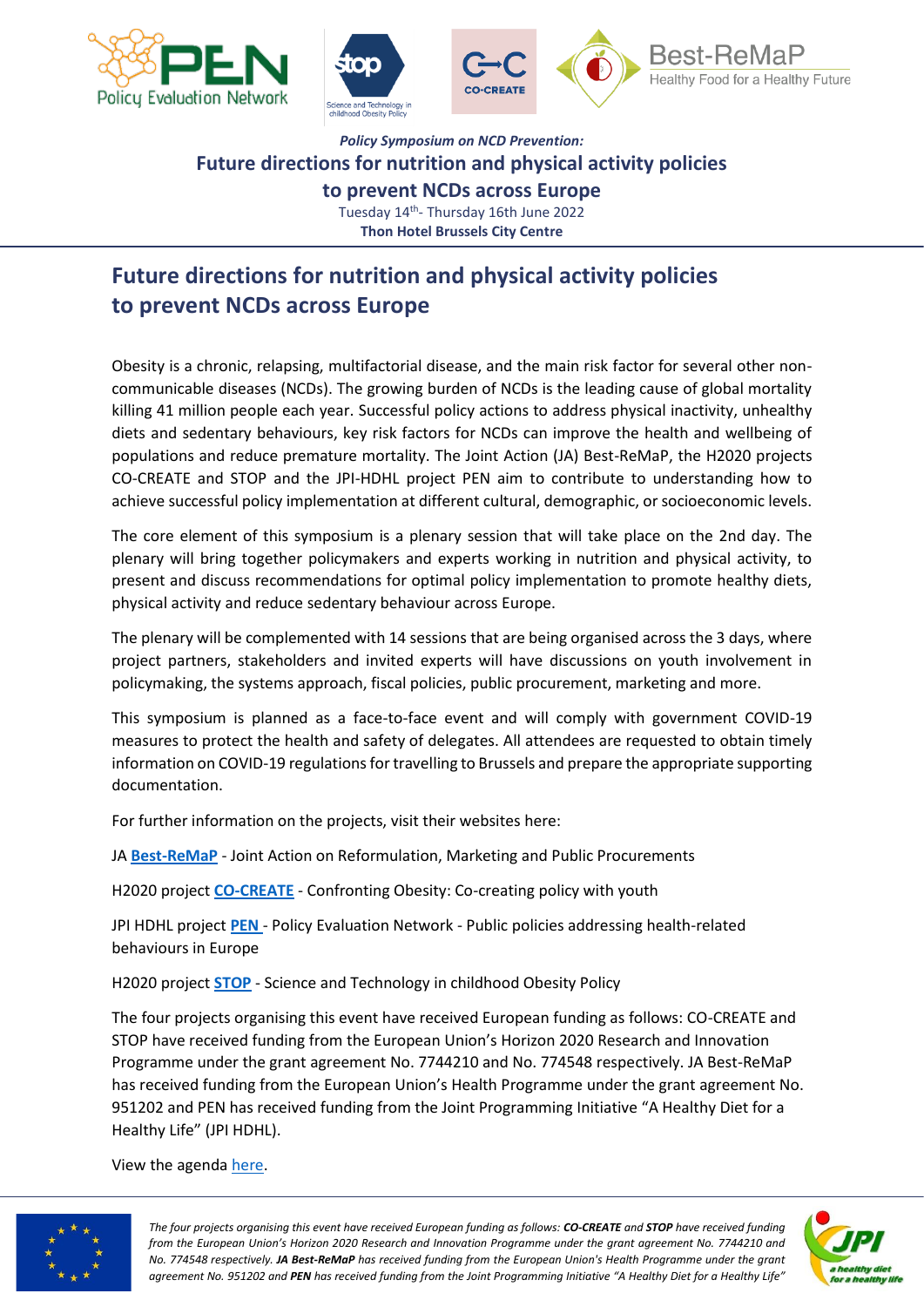



#### *Policy Symposium on NCD Prevention:* **Future directions for nutrition and physical activity policies to prevent NCDs across Europe**

Tuesday 14<sup>th</sup>- Thursday 16th June 2022 **Thon Hotel Brussels City Centre**

### **Event Venue Map**

Oslo I & II Room and Lobby- Ground Floor





*The four projects organising this event have received European funding as follows: CO-CREATE and STOP have received funding from the European Union's Horizon 2020 Research and Innovation Programme under the grant agreement No. 7744210 and No. 774548 respectively. JA Best-ReMaP has received funding from the European Union's Health Programme under the grant agreement No. 951202 and PEN has received funding from the Joint Programming Initiative "A Healthy Diet for a Healthy Life"*